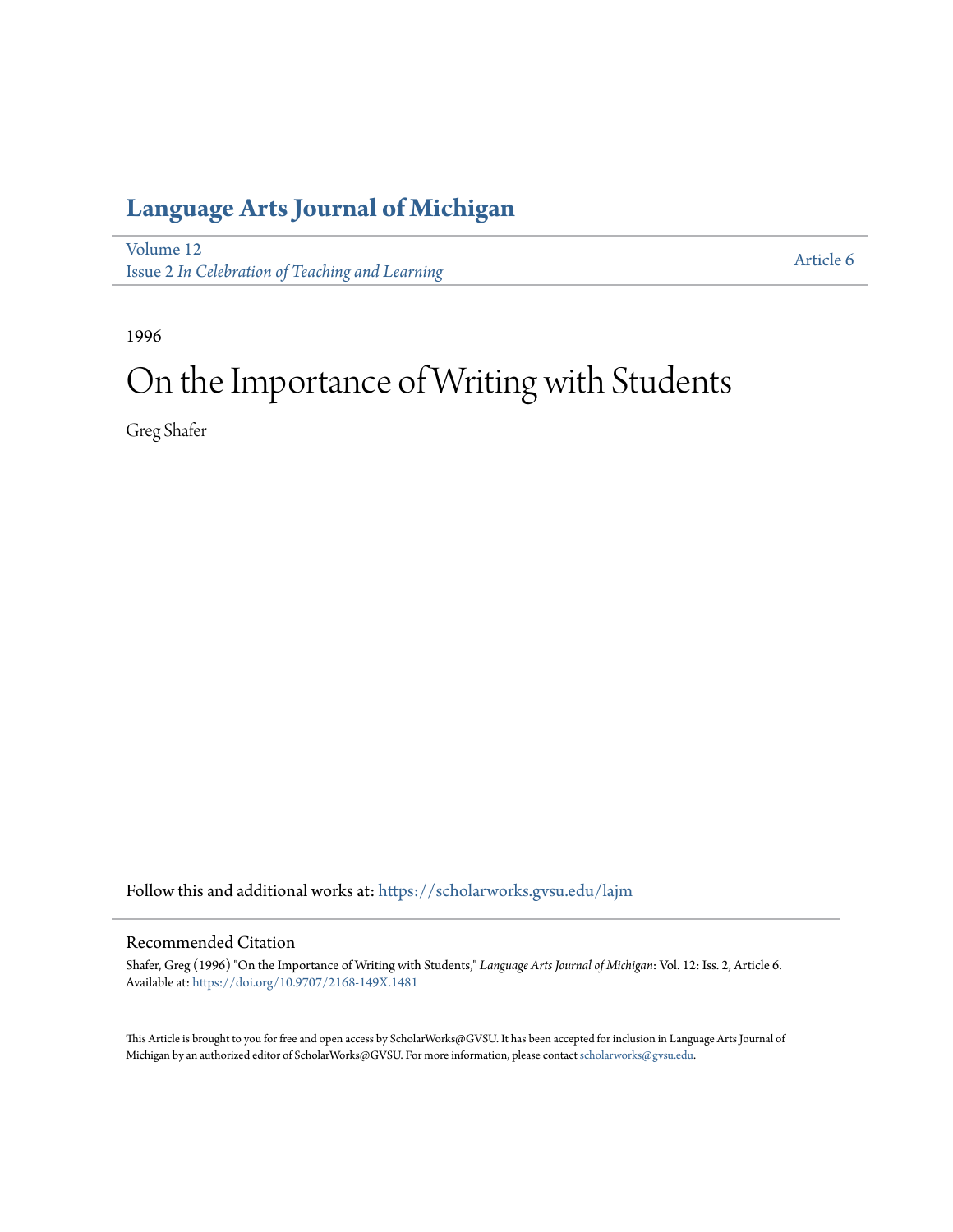## **On the Importance of Writing with Students**

### Greg Shafer

"Writing begins when teachers give their students silence and paper-then sit down to write themselves. "

#### -Donald Murray

Teachers have known for decades about the importance of writing with their students, but I had always been rather selective about the kind of composition I did in class. Personal journals were a

favorite, but when it came to longer literary responses, short stories, or poems I tended to see my own paper load as too daunting. I simply didn't have the time.

Then came the challenge, from the third row, the second seat. It was a rather timid request from Allison, asking me to join the class in the writing of spooky stories. At first it was done with a sheepish grin and a blush. but moments later her genuine interest in my response became more evident: "Why don't you do one?" she asked. "We need an example and we want to see your work."

Allison's request was one of the best things to happen to me in my eleventh grade English class and has helped me to teach writing more sensitively and to appreciate better the symbiotic relationship between teaching and learning. Since that watershed day. I have written regularly with my students and have often engaged in the same critiques, discussions, and revisions Iasked them to do. As I reflect back upon the experience, I can suggest a variety of reasons why writing with students is so important. Not only does it make teachers more perceptive writers but also allows them to become part of their students' learning community, to be a participant rather than the arbiter on the other side of the desk. Most importantly. it interweaves teaching and learning in an 26 Language Arts Journal of Michigan

interactive, democratic context that makes teachers and students partners in a real-life literacy endeavor.

#### *Participation Breeds Democracy*

To write with one's students is to learn very quickly about the special relationship that can be forged through collaborative work-the shaping and reshaping of essays. the experience ofworking through drafts of ideas, the individual investment ofa writer's essence as he or she transforms personal feelings into sentences and paragraphs. Only days after I declared my intentions to participate in the spooky story assignment. I began to see the significance of my role as fellow writer. It began when three of my students visited me after school to read my rough draft and get feedback on their work. For many. this encounter may seem trivial, but for me it was a compelling example of how my role in the classroom had changed and expanded. Rather than being approached as the omniscient judge of successful literature, I was seen as a fellow writer who was struggling to refine my ideas and enhance my prose. Within fifteen minutes, we had formed a circle and were quietly engrossed in the reading of our drafts.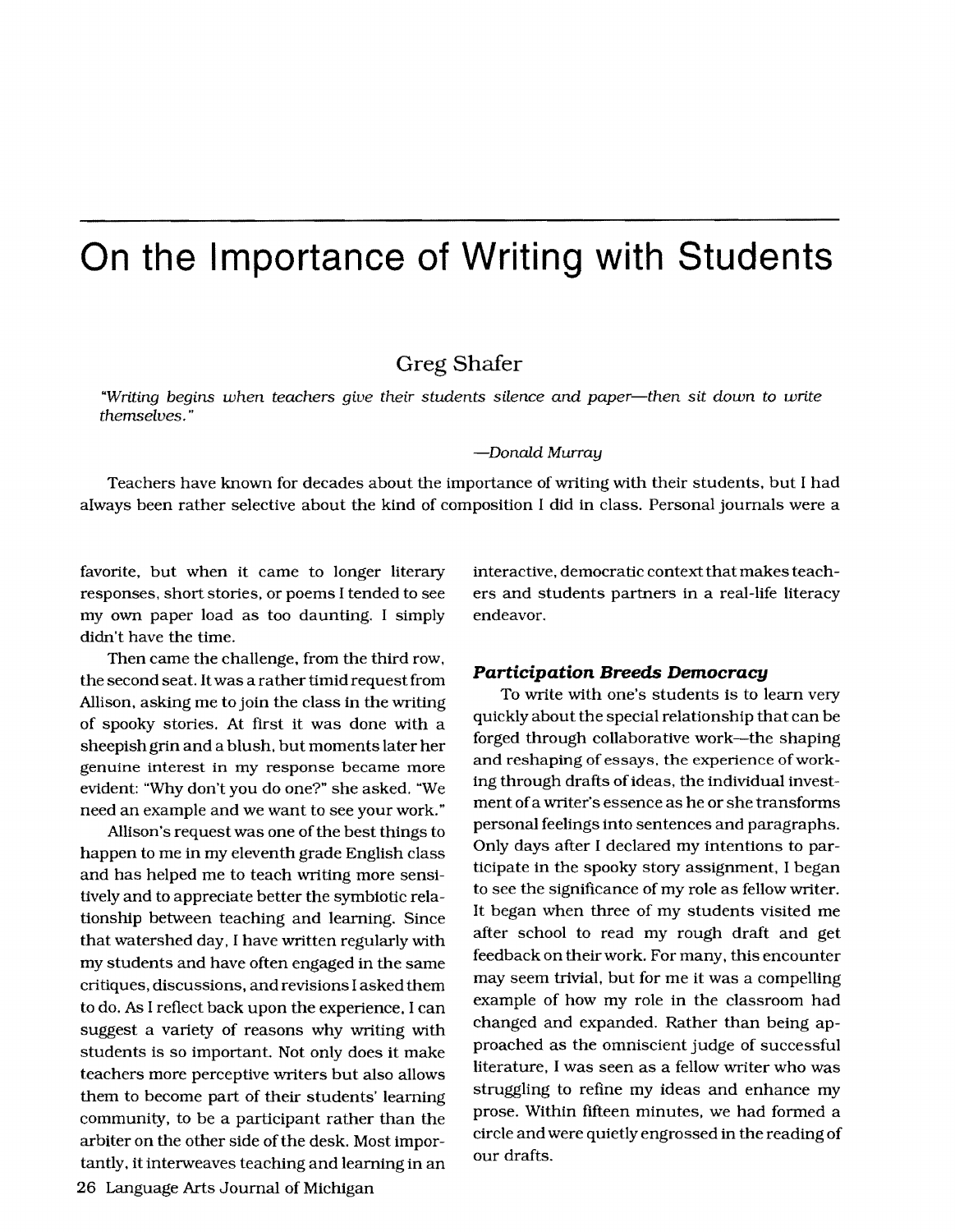Anne, one of three students. was honest and thoughtful when she posed questions about certain paragraphs I had written. Why was I writing in the first person when Iso often suggested third person omniscient? Did I feel that my protagonist was well enough developed, considering the goals of the assignment and the required length?

Moments passed quickly, the papers changed hands a second time, and the reading and discussion continued. This time I had Bart's paper and Kenneisha had mine. Again the feedback and discussion was a vigorous example ofthe surprising parity that seemed to exist among the four of us as we shared ideas. Kenneisha found what she felt were trite expressions and was quick to identify them with a wry smile. Because I had spent much of the first weeks of class discussing cliches and platitudes, she was more than eager to find some weaknesses in my own writing.

As I read over Bart's story, it was easy to appreciate the fluid, effortless rhythm of his writing, the transitions from scene to scene-the smooth and rich development of character. Perhaps I had noticed all of it before, but I had a sense that as a fellow writer Iwas better able to applaud his effort. It was truly unique.

That first session lasted an hour and established relationships that did not exist when Iwas not an actively engaged member of the composing being done. In some ways I felt like an accepted member of a club, an initiate who had passed his initiation. Because I was confronting the same problems and seeking the same critical response. the process had been transformed.

**In** his book Empowering Education. Ira Shor discusses the democratic class as being a sharing of power, an open forum for discussion, criticism, and change. "The democratic teacher," writes Shor, "gives up the right to dominate the discourse, to go on speaking iffew are listening and many are bored" (167). Later, in a democratic context, he adds,"both teacher and students research the learning process under way, to discover how teaching and learning are progressing" (169). The dynamics of writing with students rather than being despotic overseer, of exposing a part of yourself on paper, is a powerful step toward sharing power and opening the class to other voices. For me, the chemistry of the class,

the atmosphere, seemed to change rather dramatically.

#### *Participation Breeds Sensitivity*

Two days later our complete rough drafts were due, and already my involvement in writing had changed my approach to the assignment. Where earlier I had mandated that the best stories from each group be read, I now asked that each group select an interested and willing reader---the name being unnecessary. In fact, part of my concern as to how the papers should be read came from my own trepidation as the due date began to close in on me. It is, I believe, quite natural to feel empathy for other writers but nothing breeds true compassion like a walk in that writer's shoes. As I reworked and revised my story, I became more aware of what the upcoming critique session could mean. It was a time to shine a light on certain papers, a time to check progress, and measure writing skill. As I considered my own feelings and the intimidation that some might feel, I quickly adjusted the activities so that no one would leave feeling alienated or embarrassed.

Writing with the class also opened my eyes to the possibility for competition-an aspect of education that has been promoted by conservative politicians who aspire to make our system more like the "real world." In his book No Contest, Alfie Kohn chronicles the regressive characteristics of competition, the deleterious effects of pitting student against student in a scenario that guarantees losers. Again, I cannot emphasize enough the unique sense of understanding that occurs when teachers are themselves writers. It was clear that I didn't want to be compared to others but that I did want cooperative sharing. Teaching without actual involvement can make us desensitized to such divisive aspects of competition.

#### **The Importance of Sharing Power**

With students in groups of three, we began the critique process. As with previous sessions, students were asked to exchange papers and complete an informal response which focused on the ways the stories could be improved. In this context, as in the one previous, my own engagement in writing tended to alter and enhance the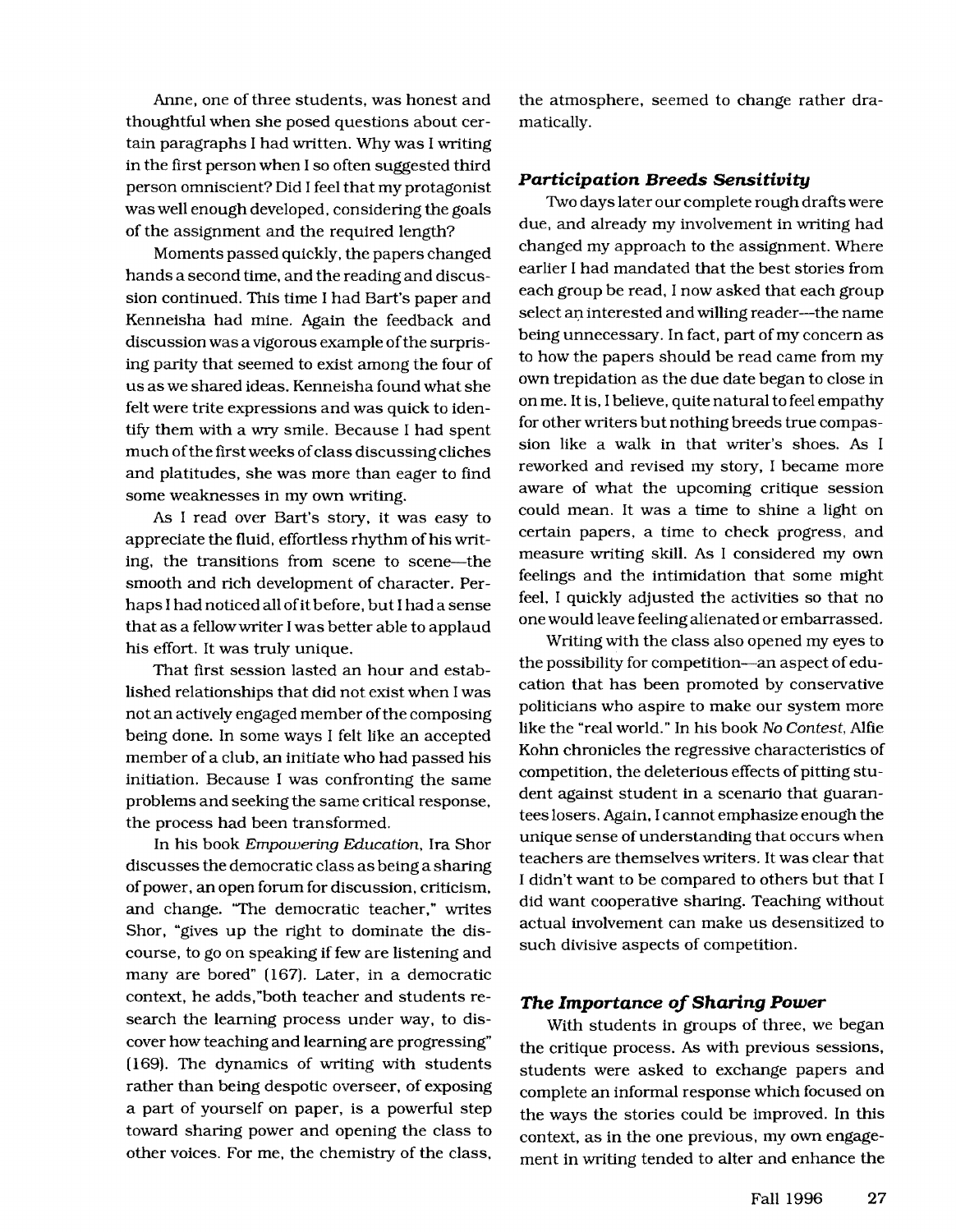a tmosphere for meaningful learning. Forinstance, it was clear from the start that my role as writer and fellow participant had made the classroom a much more empowering setting for a truly open discussion. With their teacher at a desk, sitting with other writers, many students felt more liberated to engage actively and forcefully in the oral discussion that followed the student critiques. As students volunteered to step to the front to read their drafts and reflect upon the responses of their peers, my authority gradually dissipated and I became another participant in the class.

Later, when I shared my piece of prose, the students again took the initiative in addressing valid concerns about my paper. As a writer who had enjoyed years of being the official authority of quality writing, it was edifying and even uncomfortable to be relegated to the place of fellow writer. It had been five years since I had been in a situation where my writing was openly criticized, where my judgmentswere questioned, and where people felt no reservations about recrafting my self-proclaimed masterpiece. It was, to put it simply, an extremely revealing experience. If I felt nettled by obvious lack of appreciation these students seemed to have for my paper-and I did-how, then, did they feel after months of my directives and commands and monolithic prescriptions for revision? Did I take the time to consider their goals and personal aspirations when they presented a composition to me? To become a writer in one's writing class is to delve into such questions of personal expression and to understand the need for humanism.

Like artillery fire, the comments came at me from Virtually every part of the room. Katie wondered why I had ended the story so abruptly and contended that my main character still seemed vague. Fromthe middle ofthe room cameAndrew's request that I add more detail to the final scene. He too believed the ending was rushed.

As David reiterated the class's confusion about the narrator's transformation from storyteller to villain and suggested I work more into her development, I began to feel both frustrated and enlightened. I also, as a practitioner, began to feel like I had rediscovered something valuable about the teaching ofwriting and my place as a professional whose job is to nurture a love of the written word. How much criticism--even positive, constructive criticism-was too much?Were my suggestions for revision truly a catalyst for growth, or was I depositing information into beaten receptacles as Paulo Freire discusses?

That first critique session, and my volatile feelings toward it, made me realize how much personal investment is involved in writing and how sensitive we must be in becoming a part of that literacy event. Clearly, it was not a lesson I would have considered as a non-writer. It came from standing in front of the class and exposing my craft to the students as they did theirs. It came from a democratic context that made me vulnerable. It highlighted the symbiotic relationship between teaching and learning.

#### **Empowering Through Full Participation**

As a writing teacher, the experience also allowed me to turn a corner, one that I knew I had to pursue. I knew that beyond the class critique stood a glaring truth about student autonomy and reflective thought. "As teachers," writes Robert Probst, "we should strive not to keep our students out. but to help them get in. and we do that by participating with them in the transactional process of making meaning linguistically" (77). I knew that the experience had changed my policy toward process. No longer would my suggestions be elevated over other students. No longer would the writing process be a linear set of easy, cook-book-like steps that were based only on my suggestions. Now I would write my comments with other students.

The experience also generated a new approach to how I evaluated my students' papers. Rather than collecting final drafts and writing my responses, I devised a portfolio system which demanded the cooperative effort of the students. All papers could be revised within two weeks of the end of any marking period. No papers would be graded and every piece ofwriting would be kept in a manila folder for a semester-ending conference. Instead ofwriting comments separate from other students, Iwould add my reactions to theirs and then release writers... to choose their own direction. In the end, the final grade would be a collaborative negotiation between the writer and